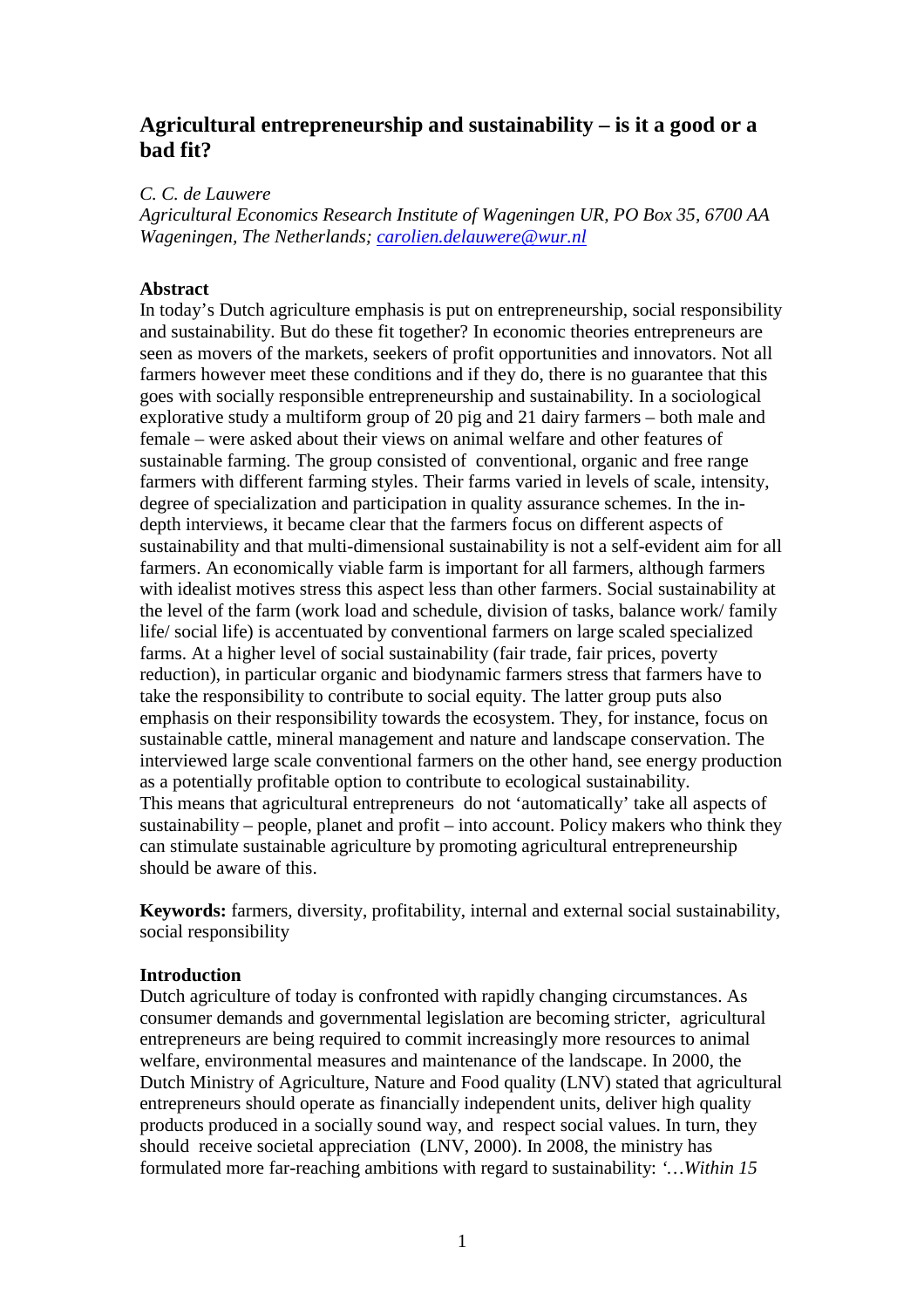*years, livestock farming in the Netherlands should be sustainable in all respects and have a broad public support. This means that livestock farmers produce with respect for human beings, animals and nature throughout the world…'* (LNV, 2008). This illustrates the major importance the ministry attributes to agricultural entrepreneurs in the transition process towards sustainable agriculture. It is however not clear how the ministry defines agricultural entrepreneurship. In economic theories, entrepreneurs are seen as movers of the markets, seekers of profit opportunities and innovators (Van Praag, 1999) In these theories they are held responsible for economic development through innovations of products, processes, markets as well as organizational innovations (Van Praag, 1999; Shane, 2003). Important questions are whether Dutch agricultural entrepreneurs are able and willing to take the lead towards more sustainable farming systems (do they consider themselves main responsibles?) and how they understand 'sustainable agriculture'? The latter question is an evident question because sustainability is a confusing and contested concept which can be interpreted and conceptualized in many different ways (Boogaard et al., 2008; Van Calker et al., 2005; McGlone, 2001). McGlone (2001) defines it as follows: *'If our systems of production are in harmony with the environment, the animals, the workers and the community and if they are efficient and economically competitive then the system may be said to be sustainable'.* This refers to the multi-dimensional character of the sustainability concept (people, planet, profit). Besides this, sustainability is a multi level as well as a multi actor concept because it can be enacted on farm level, regional level or global level and the involvement of many actors and institutions is needed (Van Calker et al., 2005). This illustrates that sustainability can be conceptualized in many different ways. In the underlying study, it is explored how Dutch pig farmers and dairy farmers interpret the sustainability concept. The question: 'agricultural entrepreneurship and sustainability – is it a good or a bad fit?'shall be  $explored^1$ .

#### **Research methods**

 $\overline{a}$ 

A sociological study was carried out based on in-depth interviews with a multiform group of pig farmers ( $n = 20$ ) and dairy farmers ( $n = 21$ ), including conventional pig farmers ( $n = 11$ ) and conventional dairy farmers ( $n = 14$ ), organic pig farmers ( $n = 3$ ) and organic dairy farmers ( $n = 5$ ), free range or other 'alternative' pig farmers ( $n = 4$ ), biodynamic dairy farmers ( $n = 2$ ) and pig farmers with more locations, combining conventional farming with organic farming or free range farming  $(n = 2)$ . Their farms varied in levels of scale, intensity, degree of specialization and participation in quality assurance schemes. Both male ( $n = 28$ ) and female farmers ( $n = 13$ ) were interviewed. A main criterion for selection was to maximize diversity. Therefore the sample is not representative for the pig and dairy sectors as a whole.

The farmers were asked about their views on animal welfare and other aspects of sustainable farming, such as nature, landscape, environmental issues and relationships between farmers, society, market and technology. Their views on animal welfare were presented during Eursafe 2007 (De Lauwere et al., 2007) and will be described more extensively by De Rooij et al. (submitted). These will be summarized shortly in this paper. The views of farmers with regard to sustainability were analysed according to

<sup>&</sup>lt;sup>1</sup> The study is a part of a larger project called 'A new ethics for livestock farming: towards value based autonomy in livestock farming?', which is funded by the Dutch Organization of Scientific Research (NOW) and the Dutch Ministry of Agriculture, Nature and Food Safety. This study has been presented during Eursafe 2006 (De Greef et al. 2006).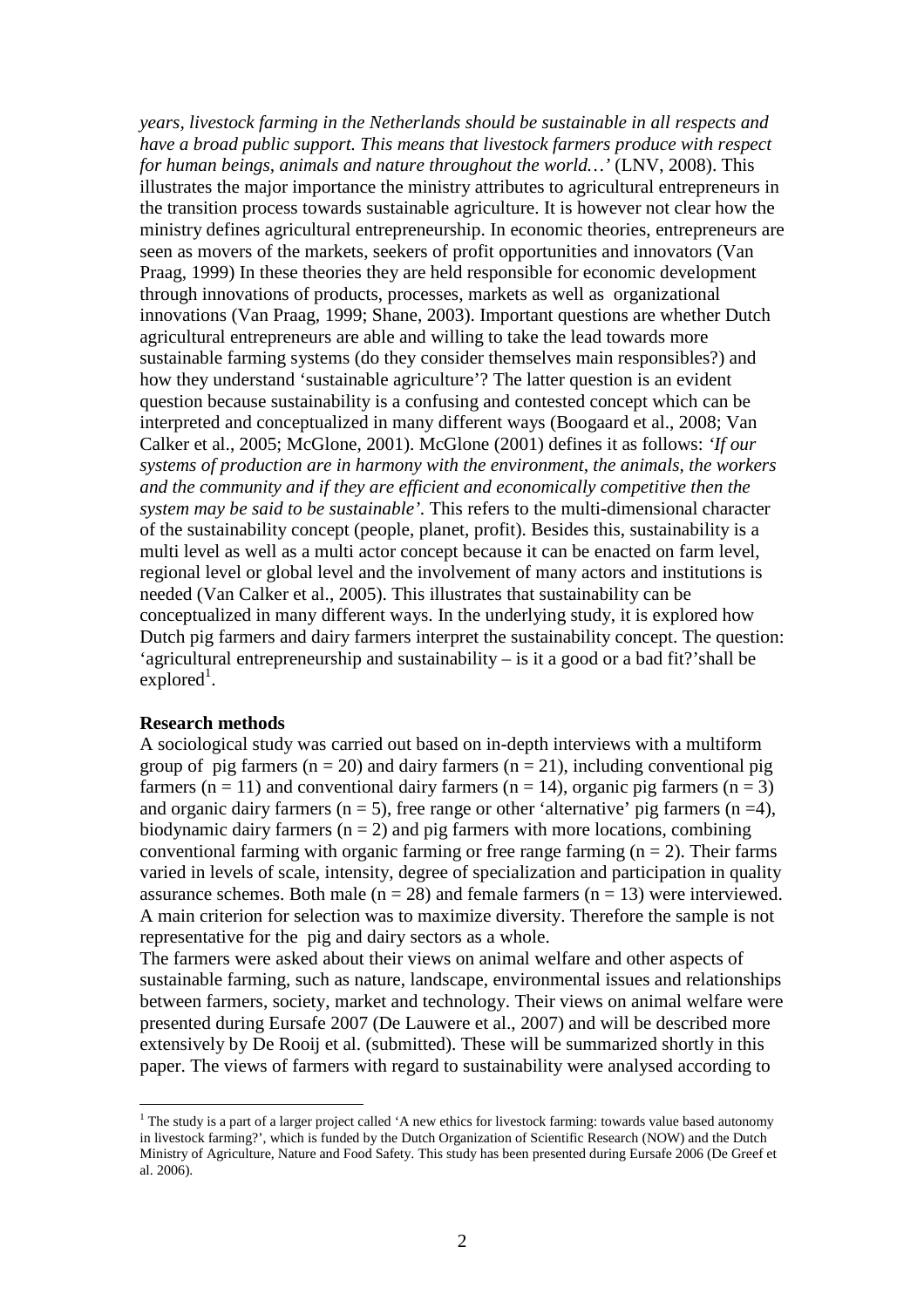an analytical framework based on Van Calker et al. (2005), who in cooperation with stakeholders compiled a list of sustainability attributes with respect to economic, internal and external social and ecological sustainability (table 1).

| Overall sustainability |                 |                   |                |  |  |  |  |
|------------------------|-----------------|-------------------|----------------|--|--|--|--|
| Economic               | Internal social | External social   | Ecological     |  |  |  |  |
| sustainability         | sustainability  | sustainability    | sustainability |  |  |  |  |
| profitability          | working         | food safety       | closing        |  |  |  |  |
|                        | conditions      | animal welfare    | nutrient       |  |  |  |  |
|                        |                 | animal health     | $cycles$ **    |  |  |  |  |
|                        |                 | landscape quality |                |  |  |  |  |
|                        |                 | use of undisputed |                |  |  |  |  |
|                        |                 | products          |                |  |  |  |  |
|                        |                 | social equity     |                |  |  |  |  |

Table 1. Analytical framework to analyze the farmers' views with regard to sustainability based on Van Calker et al. (2005)

\* This attribute is not mentioned by Van Calker et al. (2005); \*\*These attributes for ecological sustainability were too specific and were therefore summarized as 'closing nutrient cycles'.

On the basis of the interviews it was estimated to which extent the farmers 'fit' into the profile of 'real' agricultural entrepreneurship. The 'entrepreneurial features' described by Van Praag (1999) were taken as criteria (being a 'seeker of profit opportunities', a 'mover' of the market' and/ or an 'innovator') Besides this, it was assessed whether the selected farmers were driven by heart or by economics (Schoon and Grotenhuis, 1999) and whether they were willing to take responsibility for their way of farming completely, partly or not at all.

## **Sustainable farming according to farmers**

The interview data showed that farmers accentuate different aspects of sustainability. The following value orientations with regard to sustainability emerged: 1) A first value orientation puts a special focus on economic and internal social sustainability. Economic and commercial values are central. The farmers concerned consider animals above all as means of production that are serving human interests. They keep the animals according to minimum legislation and a good production and health are the major indicators for animal welfare. Internal social sustainability (work load and schedule, division of tasks, balance work/ family life/ social life) is important for some these farmers, especially the ones with personnel; some others who cannot afford this, complain about it. The farmers do not feel responsible to contribute to social equity (fair trade, fair prices, poverty reduction). Energy production is mentioned by some of them as possibility for a profitable contribution to ecological sustainability. This value orientation is wide spread among the conventional pig breeders and some (large) dairy farmers 2) A second value orientation is partly identical to the first because emphasis is on

economic sustainability. Internal social sustainability however is not such an important issue for these farmers. They work hard but this does not seem to bother them because they see it as their moral duty to take good care of the animals they are responsible for. The relation between farmers and animal is central in their farm management. The main difference with the former value orientation is that the farmers are more ambiguous about their way of farming. They keep their animals for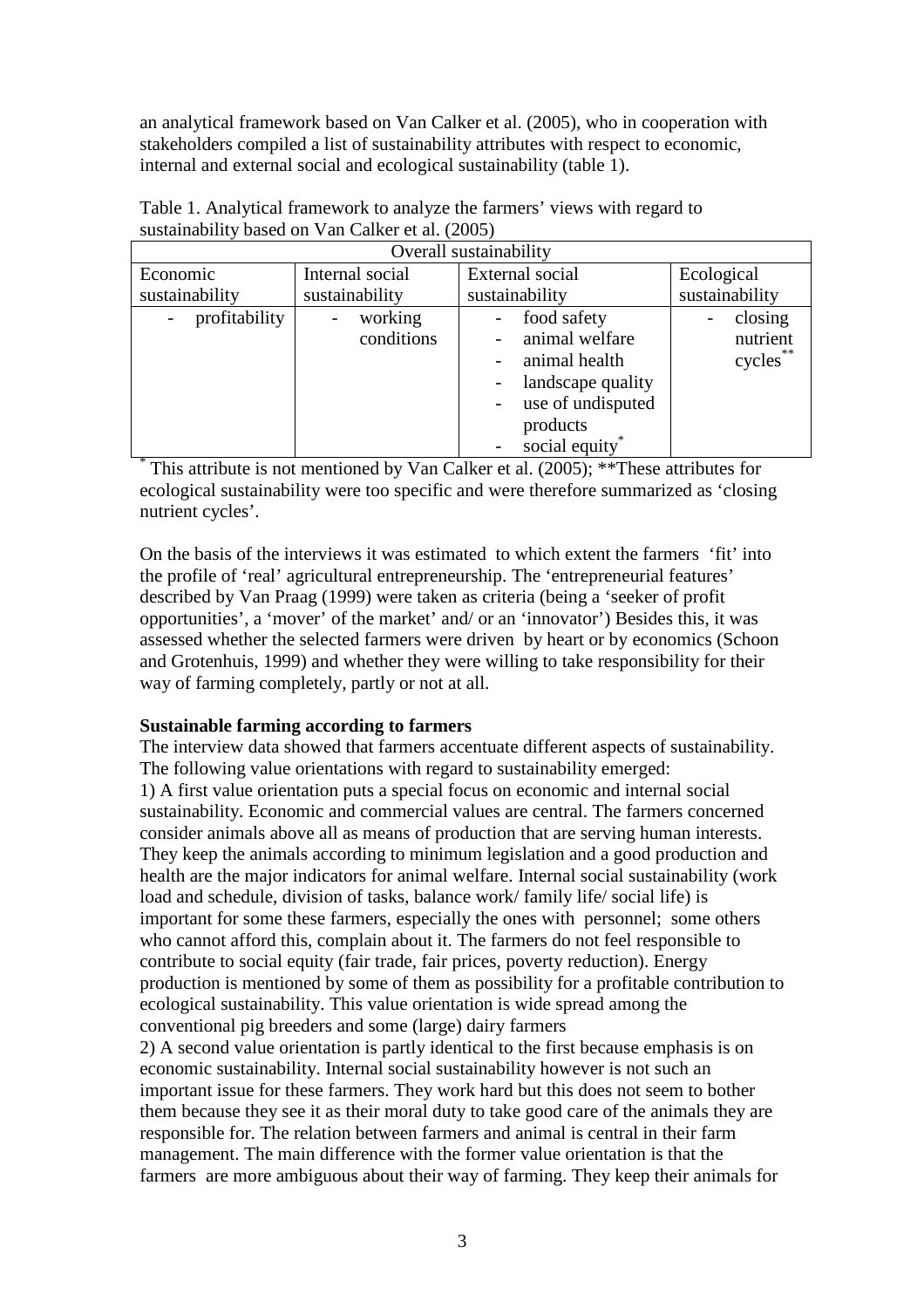example according to minimum legislation, but they would prefer to treat the animals according to higher standards. This however does not 'fit' in the production system for economic reasons. Another difference is that these farmers, in adition to productivity and health, use physical and behavioural features as indicators for animal welfare (the animal looks brightly, the animal shines, the animal is lively). Some of them attribute to external social sustainability through nature and landscape conservation, participation in environmental programs and classification schemes for improved food quality. This orientation is to be found among both conventional pig and dairy farmers with family farms or family farms with one co-worker. Dairy farmers in this value orientation often offer summer grazing

3) In a third value orientation, emphasis is on economic sustainability through contributing to external social sustainability and/or ecological sustainability. This strategy sustains a premium price for the products. The main motive to produce according the requirements of environmental programmes (for example the Dutch ecobrand 'Milieukeur') is economical. Animal welfare is a starting point for farm management and emphasis is put on creating space for animals for expressing natural behaviour and on the animal's identity. These values are however based on the demands of the production system and consumers rather than on ethics. The problematics of social equity are not denied, but the farmers do not feel responsible for it. It especially are organic pig farmers and free range pig farmers who 'fit' in this value orientation .

4) In the fourth value orientation, emphasis is on external social and ecological sustainability. Economic sustainability and internal social sustainability are important as well but it is accepted that profitability or working conditions sometimes are conflicting with for instance animal health and welfare. The farmers concerned join programmes for nature and landscape management; closing the nutrient cycle is another important aspect of their farming style. Social equity is a main concern for them. Like in the third value orientation, animal welfare is a starting point for farm management, and emphasis is put on creating space for animals to express natural behaviour and on the animal's identity. The farmers concerned are driven by heart rather than by economics. This value orientation especially is found among extensive dairy farmers, organic farmers and bio-dynamic farmers.

5) The fifth value orientation is more or less identical to the fourth in that emphasis is on external social and ecological sustainability. In this value orientation, economic values are of less importance because livestock farming is not the main activity of the farmers concerned. Provision of maximal animal welfare is the starting point and the production process is fully adapted to the needs of the animals. Apart from a focus on naturalness, the expressing of natural behaviour and respectfull treatment of animals self-realization or self-development of the animals is also considered important. Biodynamic farmers or farmers with 'alternative' ways of farming can be found in this value orientation

#### **Agricultural entrepreneurship**

Among the interviewed farmers 'real' entrepreneurs could be distinguished according to the definition of Shane (2003) or the 'entrepreneurial features' mentioned by Van Praag (1999). The data however showed that there is no relationship between 'real' entrepreneurship (in the sense of movers of the markets, seekers of profit opportunities or innovators) and value orientation with regard to sustainability. There are entrepreneurs among the farmers for whom the emphasis is on economic and internal social sustainability and others for whom emphasis is on economic and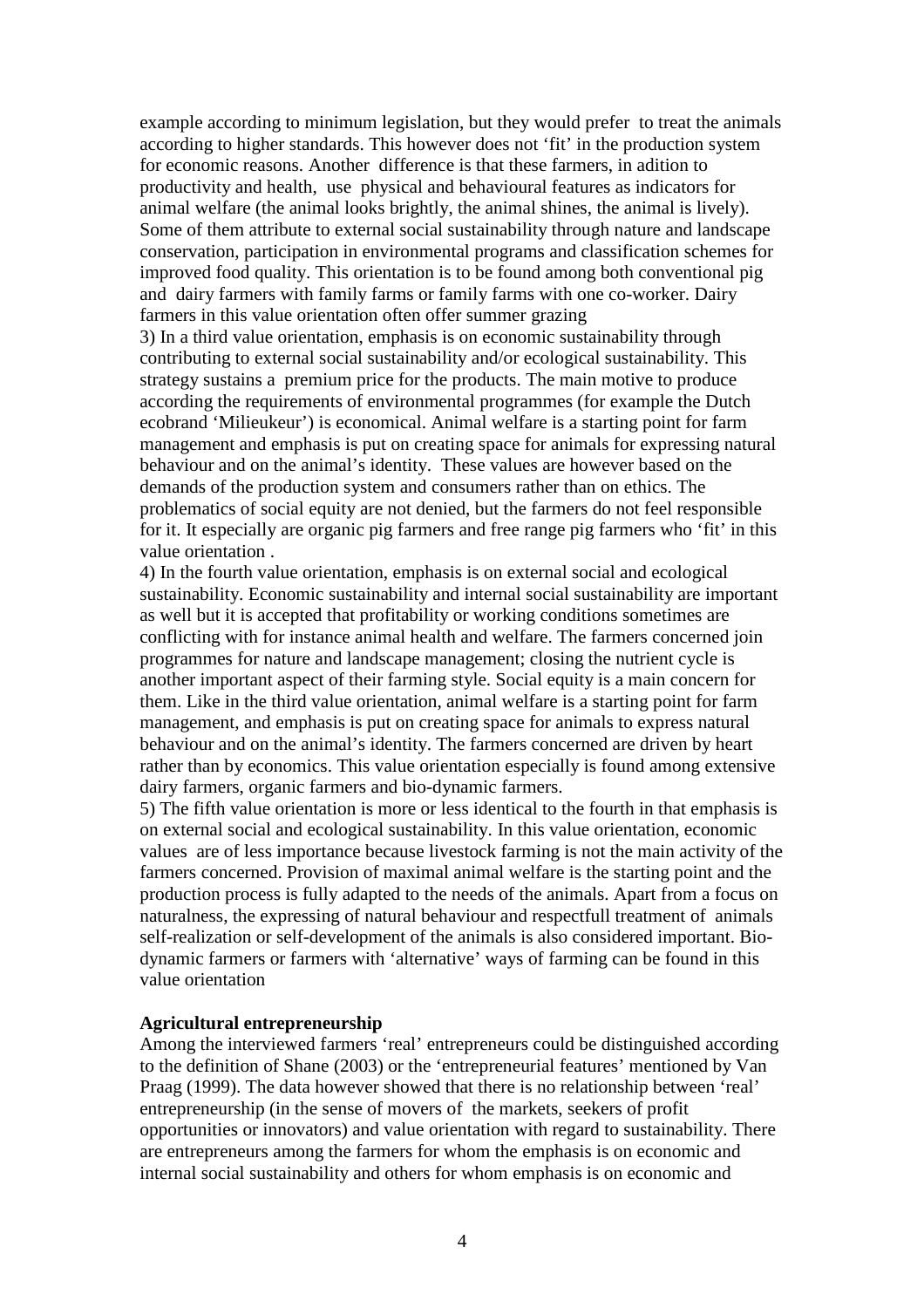external social sustainability. Besides this, it appeared that being a 'real' entrepreneur is not a guarantee that a farmer also is willing to take full social responsibility. Some of them do, but others tend to shift their responsibility upon consumers, retailers and or the government. It is however obvious that 'real' entrepreneurs emphasize on being an entrepreneur (making a profit) rather than on being a stockman (taking good care of the animals) if they are asked to define a 'good farmer' themselves. Farmers who do not meet the entrepreneurial features described by Van Praag, can be described as 'real stockmen' for whom taking good care of the animals is important (although they can fill in 'taking good care of animals' according to different value orientations). Like the 'real' entrepreneurs, some of them do take their social responsibility and others do not. The data showed that stockmen who do take their social responsibility are more often driven by heart than economically driven. Besides this, it appeared that those farmers who are ready to take full responsibility might contribute to overall sustainability more than for instance some 'real' entrepreneurs (table 2 and table 3).

| Social          | n  | Farming method       | Value orientation      | entrepreneurship |
|-----------------|----|----------------------|------------------------|------------------|
| responsibility  |    |                      |                        |                  |
| Shifted upon    | 10 | Esp. conventional    | Emphasis on economic   | Economically     |
| consumers       |    | farming              | and internal social    | driven           |
| retailers,      |    |                      | sustainability.        |                  |
| government      |    |                      |                        |                  |
| Is accepted but | 21 | All farming          | All value orientations | Economically     |
| partly shifted  |    | methods              |                        | driven and part  |
|                 |    |                      |                        | of them also by  |
|                 |    |                      |                        | heart            |
| Is fully        | 10 | Esp. organic or free | Emphasis on external   | Driven by heart  |
| accepted        |    | range farming        | social and ecological  |                  |
|                 |    |                      | sustainability.        |                  |

Table 2. Relationship between social responsibility and some 'general' features of the farmers interviewed

Table 3. Relationship between social responsibility and other aspects of sustainability

| Social         | Animal      | Animal    | Social equity   | Use of gmo    | environment     |
|----------------|-------------|-----------|-----------------|---------------|-----------------|
| responsibility | welfare     | health    |                 | in animal     |                 |
|                |             |           |                 | feed          |                 |
| Shifted upon   | Minimum     | Important | Is not worried  | Is not so     | Not so          |
| consumers      | legislation |           | about it        | worried       | important       |
| retailers,     |             |           |                 | about it      |                 |
| government     |             |           |                 |               |                 |
| Is accepted    | Varies      | Important | Is worried, but | Is worried,   | Important;      |
| but partly     |             |           | does not feel   | but does      | part of them    |
| shifted        |             |           | responsible     | not reject it | strive to close |
|                |             |           |                 |               | nutrient cycles |
| Is fully       | Natural     | Not so    | Is worried and  | Rejects is    | Striving to     |
| accepted       | behaviour   | important | does feel       |               | close nutrient  |
|                |             |           | responsible     |               | cycles          |

## **Agricultural entrepreneurship and sustainability – do they fit together?**

In Dutch agriculture an important role with regard to sustainable agriculture is attributed to agricultural entrepreneurs (LNV, 2000 and 2008). The data presented in